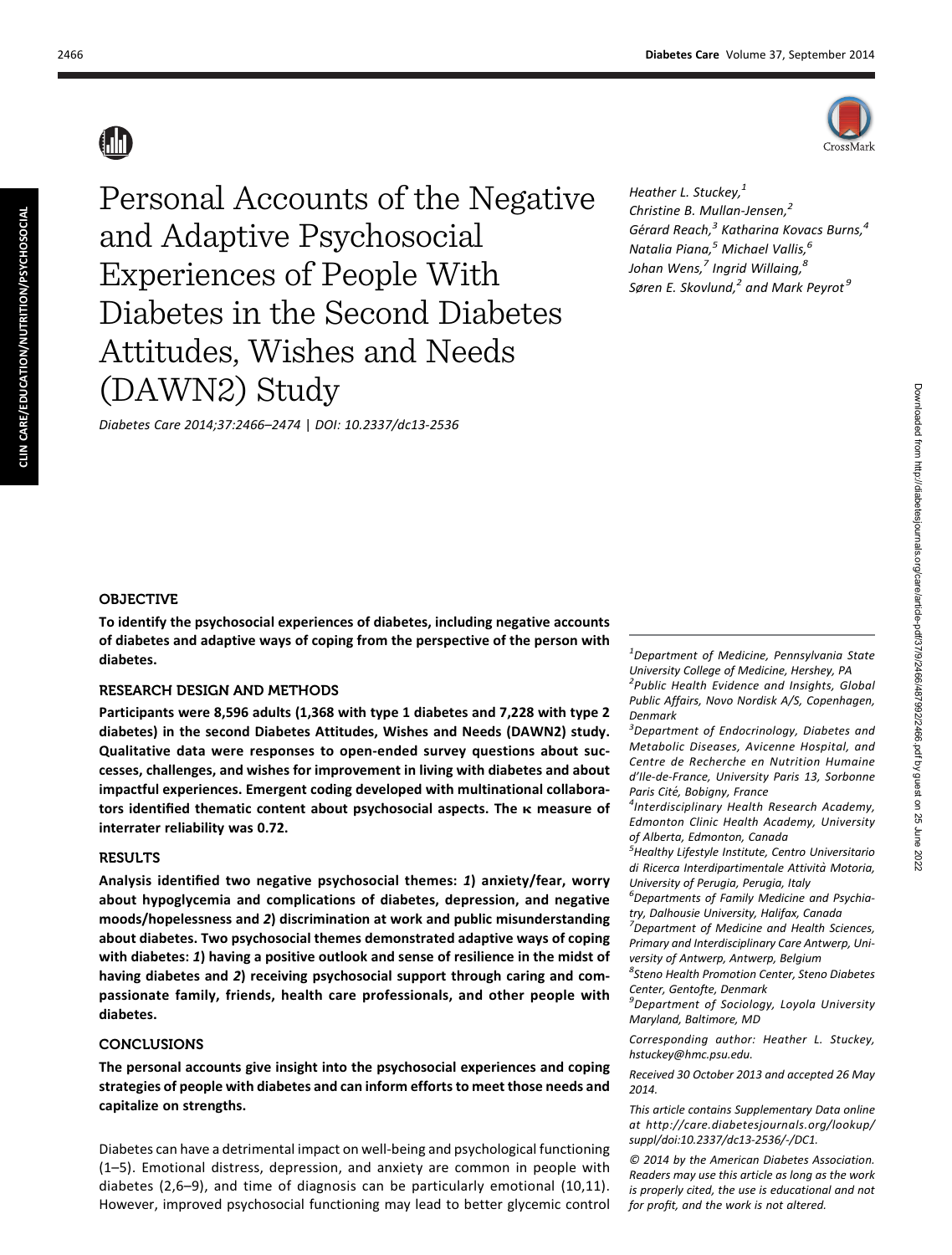(12–16), and positive psychosocial health may facilitate self-management and improved health outcomes (17).

The original Diabetes Attitudes, Wishes and Needs (DAWN) study revealed that 41% of adults with diabetes had poor psychosocial well-being (18,19). The second DAWN study (DAWN2) is the first large-scale, multinational study to examine both the adaptive and negative psychosocial aspects of living with diabetes in adults. In both studies, "psychosocial" is defined as the emotional, psychological, or social aspects of diabetes. Quantitative data from DAWN2 revealed that 46% of people with diabetes had negative psychosocial well-being, and 27.7% reported a positive impact of diabetes on at least one life dimension (20). The aim of this article is to provide qualitative descriptions of the negative psychosocial accounts and adaptive ways of coping with diabetes in a multicultural context. We are able to use the accounts of people in their own words from around the world to give meaning to the statistics reported in the DAWN and DAWN2 data.

# RESEARCH DESIGN AND METHODS

Details of the DAWN2 methodology and results have previously been published (20). In brief, each of the 17 countries had a sample quota of 500 adults with diabetes (80 and 420 with type 1 [T1D] and type 2 [T2D], respectively). Those with T2D were stratified by treatment (100 diet/exercise only, 170 noninsulin medicated, and 150 insulin treated). The study was a cross-sectional survey in which questionnaires were administered

via the internet, telephone, or in-person interviews.

The questionnaire asked open-ended questions regarding the following: 1) an experience that had an impact on how participants managed diabetes, 2) challenges participants have faced, 3) successes of participants, and 4) wishes for diabetes-related improvements [\(Supplementary Data\)](http://care.diabetesjournals.org/lookup/suppl/doi:10.2337/dc13-2536/-/DC1). An independent research company deidentified comments in the native languages, and professionals translated the data into English. English transcripts were the basis for coding responses with qualitative software (NVivo 10; QSR). The mean/ median length of each coded text was 24/17 words (SD 18; range 5–134). The analysis sought to identify commonalities that existed within the entire sample rather than differences between subgroups (e.g., type of diabetes, sex, country). [Supplementary Table 1](http://care.diabetesjournals.org/lookup/suppl/doi:10.2337/dc13-2536/-/DC1) presents the conceptual map of the analysis, i.e., the organization of the qualitative coding structure. Quotes in the table were not chosen to represent particular participant subgroups but to illustrate the wide range of countries and types of people with diabetes represented. Of the 213 coding categories used in the analysis, 27 (13%) represented psychosocial experiences and were chosen for further analysis here.

### Method of Qualitative Analysis

Data were organized into seven primary categories, beginning with three from the survey: 1) challenges, 2) wishes for improvement, and 3) successes with diabetes. Additional categories from

emergent coding were 4) advice or statements about diabetes, 5) diagnosis stories, and 6) positive and negative turning points. A residual category was established for responses that were not understandable or too vague to code. We used an emergent coding strategy where categories were established after an initial examination of 20% of the data in each country by the lead author (H.L.S.) to develop the coding scheme (Fig. 1). For establishment of the crosscultural validity of the codes, a collaborator in each country reviewed the coding scheme in original and English versions of the text and provided feedback. The initial responses were independently coded by two research assistants with "substantial" (21) agreement between them ( $\kappa$  = 0.72) prior to final coding. The [Supplementary Data](http://care.diabetesjournals.org/lookup/suppl/doi:10.2337/dc13-2536/-/DC1) list the categories and codes, the number of occurrences, and an illustrative quote for each code. A thematic analysis was completed to "identify, analyze, and report patterns (themes) within data" (22). In line with thematic analysis, we selected vivid, compelling extract examples and related the themes back to the research question and literature.

### RESULTS

Of the 8,596 participants (Table 1), those with T2D were an average of 18 years older and had diabetes for a shorter time (8 years) than those with T1D (21.5 years). The numbers of men (48%) and women (52%) were approximately equal. Nearly 72% of all participants with diabetes had some type of complication or comorbidity.



Figure 1—Overview of method for developing codes and thematic content.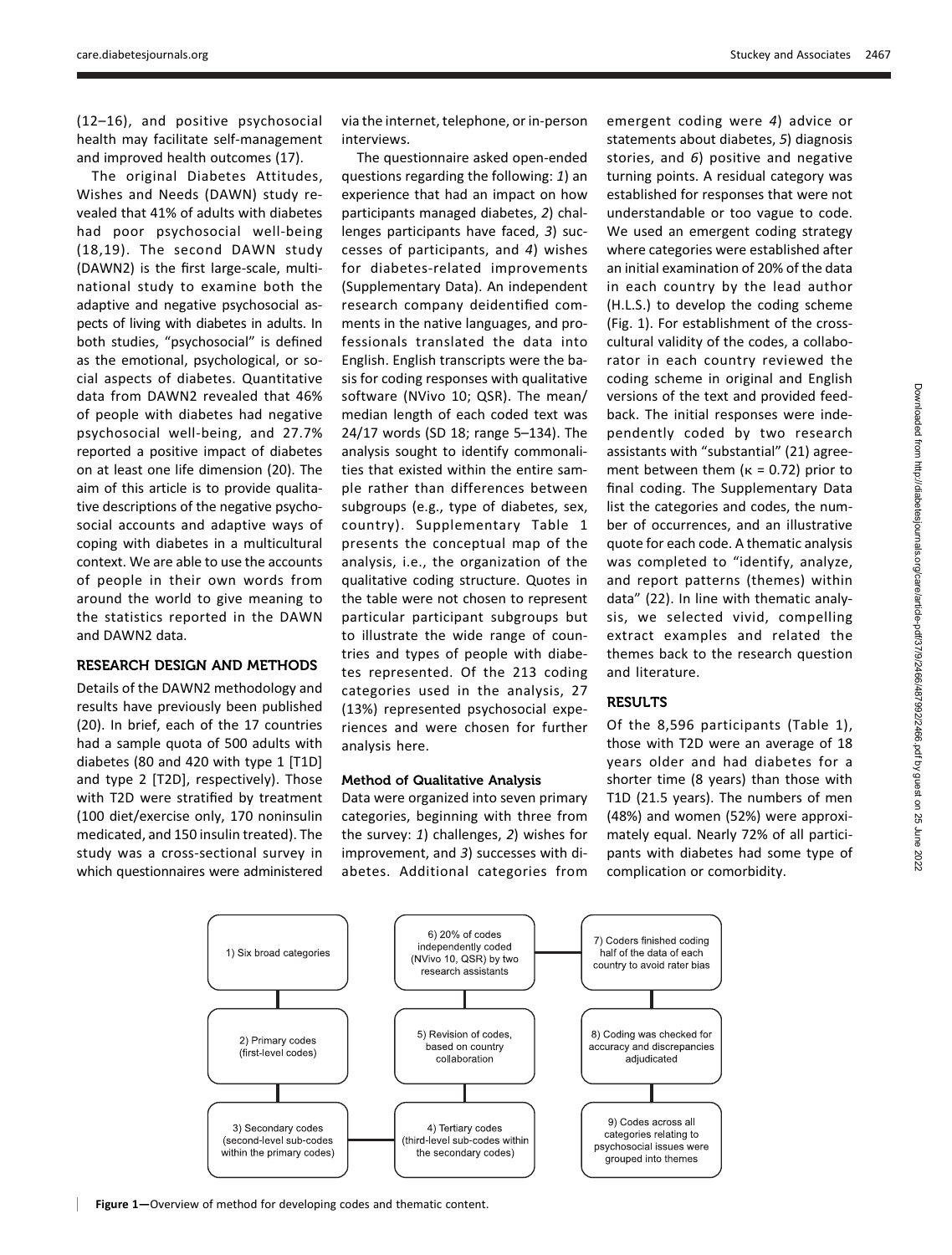| Table 1-Select characteristics of people with diabetes |                  |                 |                   |  |
|--------------------------------------------------------|------------------|-----------------|-------------------|--|
|                                                        | Type 1 diabetes  | Type 2 diabetes | Total             |  |
| n                                                      | 1,368            | 7,228           | 8,596             |  |
| Age (years), median (IQ range)                         | 41.0 (31-52)     | 59.0 (48-65)    | 57.0 (45-64)      |  |
| Sex, n (%)                                             |                  |                 |                   |  |
| Men                                                    | 651 (47.6)       | 3,872 (53.6)    | 4,523 (52.6)      |  |
| Women                                                  | 717 (52.4)       | 3,356 (46.4)    | 4,073 (47.4)      |  |
| Diabetes duration (years), median (IQ range)           | 21.5 (11.0-34.0) | $8.0(4.0-14.0)$ | $9.0(4.0 - 16.0)$ |  |
| Glucose-lowering treatment, $n$ (%)*                   |                  |                 |                   |  |
| Diet and exercise                                      | 724 (52.9)       | 4,588 (63.5)    | 5,312(61.8)       |  |
| Alternative medicine                                   | 83(6.1)          | 560 (7.8)       | 643 (7.5)         |  |
| Oral hypoglycemic agents                               | 204 (14.9)       | 4,038 (55.9)    | 4,242 (49.4)      |  |
| Insulin                                                | 1,368 (100.0)    | 2,591 (35.9)    | 3,959 (46.1)      |  |
| Other diabetes medication by injection                 | 36(2.6)          | 286(4.0)        | 322(3.8)          |  |
| Other                                                  | 23(1.7)          | 170(2.4)        | 193(2.3)          |  |
| None of these                                          | 0(0.0)           | 123(1.7)        | 123(1.4)          |  |
| Complications/comorbidities, n (%)*                    |                  |                 |                   |  |
| No complications/comorbidities                         | 387 (28.3)       | 1,997 (27.6)    | 2,384(27.7)       |  |
| With complications/comorbidities                       | 981 (71.7)       | 5,231 (72.4)    | 6,212(72.3)       |  |
| Work situation, n (%)                                  |                  |                 |                   |  |
| Full-time                                              | 630 (46.1)       | 2,284 (31.6)    | 2,914 (33.9)      |  |
| Part-time                                              | 154 (11.3)       | 601(8.3)        | 755 (8.8)         |  |
| Not working full-time owing to diabetes                | 145 (42.9)       | 283 (19.3)      | 428 (23.7)        |  |
| Not working                                            | 580 (42.5)       | 4,327 (60.0)    | 4,907 (57.2)      |  |
| Living area, $n$ (%)                                   |                  |                 |                   |  |
| Large city                                             | 785 (57.4)       | 3,756 (52.0)    | 4,541 (52.8)      |  |
| Small city or a large town                             | 350 (25.6)       | 1,835 (25.4)    | 2,185 (25.4)      |  |
| Suburban area                                          | 89(6.5)          | 579 (8.0)       | 668 (7.8)         |  |
| Village or rural area                                  | 144 (10.5)       | 1,050(14.5)     | 1,194 (13.9)      |  |
| Level of education, $n$ (%)                            |                  |                 |                   |  |
| No college education                                   | 513 (39.9)       | 3,729 (53.5)    | 4,242 (51.4)      |  |
| At least some college education                        | 772 (60.1)       | 3,245 (46.5)    | 4,017 (48.6)      |  |

Countries surveyed: Algeria, Canada, China, Denmark, France, Germany, India, Italy, Japan, Mexico, the Netherlands, Poland, Russia, Spain, Turkey, the U.K., and the U.S. IQ, interquartile. \*Participants may have data in more than one category.

Four themes in the data set related to the negative and adaptive psychosocial experiences of diabetes. Table 2 provides a description and reports the number of occurrences of each code comprising these themes.

# Negative Psychosocial Experiences With Diabetes

The negative psychosocial experiences of people with diabetes were distributed across two main themes. People with diabetes experienced negative emotional reactions such as 1) anxiety/ fear, worry about hypoglycemia and complications of diabetes, depression, and negative moods/hopelessness and 2) discrimination at work and public misunderstanding about diabetes.

Theme 1: People With Diabetes Experience Negative Emotional Reactions Such as Anxiety/Fear, Worry About Hypoglycemia and Complications of Diabetes, Depression, and Negative Moods/Hopelessness

Negative internal states experienced by the people with diabetes included

"anxiety/fear, worry about hypoglycemia" and "worry about complications as well as depression and negative moods/ hopelessness." Other codes included in this category were a "hard or difficult disease or mentally hard to live with," a "challenging or emotional diagnosis," people with diabetes' "stress," and "never accepting diabetes."

Some people with diabetes hoped for "less anxiety and worry," as in "I wish I didn't have to have my guard up." One woman said, "This illness makes me very afraid, even if I am used to it." Others were afraid they would not be able to control their diabetes, and there was a strong fear of hypoglycemia. As one elderly woman with diabetes said, "I was living by myself and I had a hypoglycemic crisis. I was no longer able to understand anything; they told me I did not make sense when I talked and that I wasn't able to move, to sleep calmly, to recognize my children."

Fear about complications in both the present and future was also expressed as worry. One man said, "I guess the main thing I can think of is when I looked at my feet and realized that they looked like my mother's feet. She had diabetes, as did my grandmother. It scared me into realizing that I do need to be careful what I eat or do." Many feared they would lose their legs, their vision would be "ruined," or they would die of diabetes. Fear about diabetes and uncertainty of when complications could occur are evident in statements that people with diabetes wanted to avoid their condition progressing. Participants expressed a fear of having a premature death due to diabetes and a fear of a disease that "erodes my vital organs." Negative emotions and stress impaired life with diabetes. One man with complications said, "I have a problem in walking around and because of this I cannot attend programs like weddings in the family and I feel very sad about this."

Many people with diabetes expressed a sense of "depression" and "negative moods/hopelessness" in words such as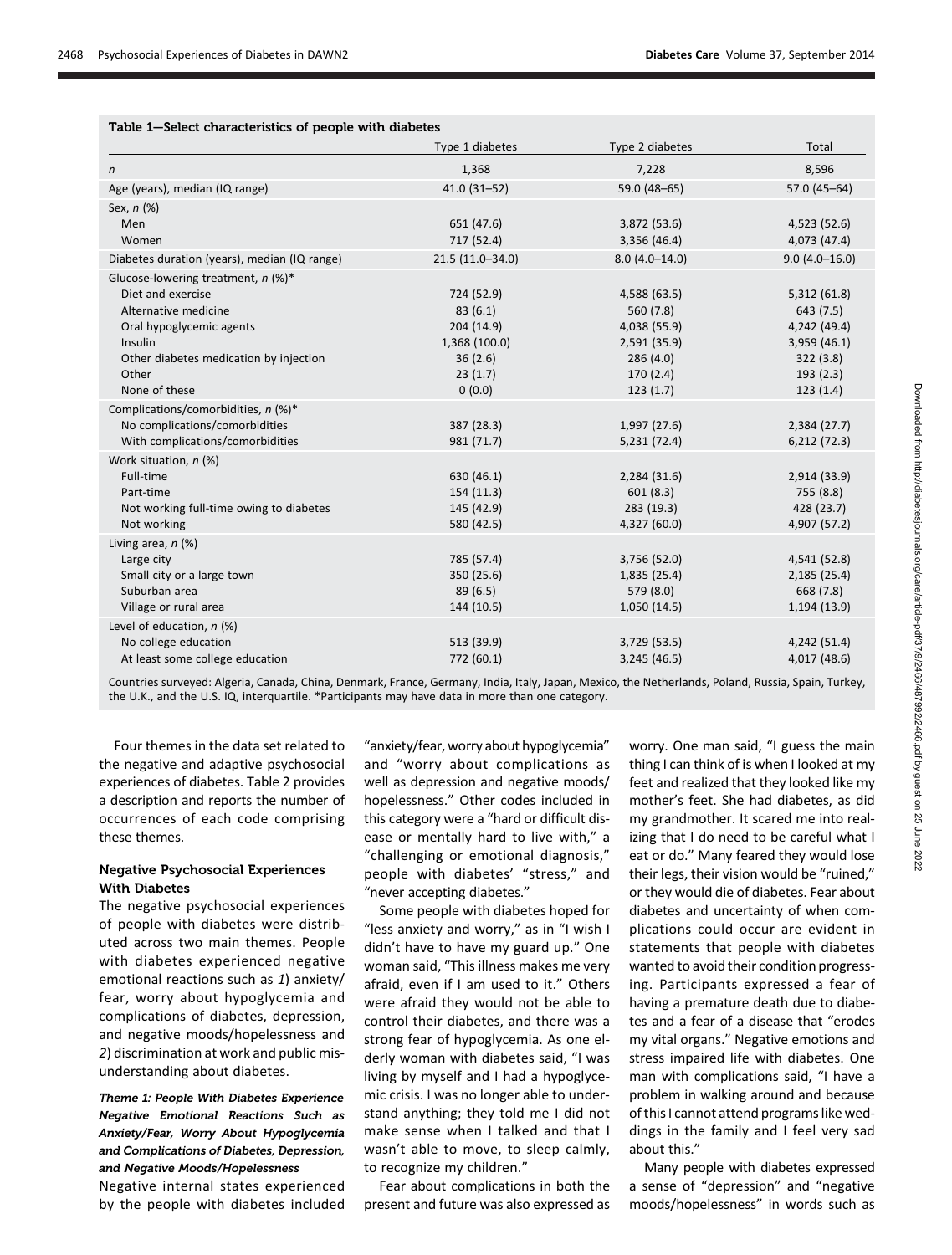| Category/primary codes and secondary codes<br>(subcategories) | # coded<br>references | Description                                                                                                                                                                                                         |  |
|---------------------------------------------------------------|-----------------------|---------------------------------------------------------------------------------------------------------------------------------------------------------------------------------------------------------------------|--|
| Theme 1: people with diabetes experience negative             |                       |                                                                                                                                                                                                                     |  |
| emotional reactions such as anxiety/fear, worry about         |                       |                                                                                                                                                                                                                     |  |
| hypoglycemia and complications of diabetes,                   |                       |                                                                                                                                                                                                                     |  |
| depression, and negative moods/hopelessness                   |                       |                                                                                                                                                                                                                     |  |
| Challenges for people with diabetes/psychological             |                       | Fear, stress, and depression around diabetes. Some                                                                                                                                                                  |  |
| challenges                                                    |                       | participants made a general reference to diabetes                                                                                                                                                                   |  |
| Anxiety/fear                                                  | 84                    | being "hard and difficult in general" or "mentally<br>hard" specifically and to a worry about complications.<br>The difference between depression and a negative<br>mood/hopeless is that the participant mentioned |  |
| Depression                                                    | 90                    |                                                                                                                                                                                                                     |  |
| Negative mood and hopeless                                    | 78                    |                                                                                                                                                                                                                     |  |
| Hard and difficult                                            | 84                    |                                                                                                                                                                                                                     |  |
| Mentally hard to live with diabetes                           | 44                    | the word "depressed or depression" in the former.                                                                                                                                                                   |  |
| Never accepted having diabetes                                | 44                    |                                                                                                                                                                                                                     |  |
| <b>Stress</b>                                                 | 69                    |                                                                                                                                                                                                                     |  |
| Worry about complications                                     | 71                    |                                                                                                                                                                                                                     |  |
| Challenges for people with diabetes/hypoglycemia              |                       |                                                                                                                                                                                                                     |  |
| Worry about hypoglycemia                                      | 43                    | Fear of unpredictable hypoglycemia and needing help                                                                                                                                                                 |  |
| Wishes for improvement                                        |                       |                                                                                                                                                                                                                     |  |
| Less anxiety or worry                                         | 10                    | Wish for less stress, anxiety, or worry about diabetes                                                                                                                                                              |  |
| Diagnosis stories                                             |                       |                                                                                                                                                                                                                     |  |
| Diagnosis was challenging or emotional                        | 192                   | Diagnosis was a difficult time, full of dread, fear, and<br>sadness                                                                                                                                                 |  |
| Theme 2: people with diabetes experience discrimination       |                       |                                                                                                                                                                                                                     |  |
| at work and public misunderstanding about diabetes            |                       |                                                                                                                                                                                                                     |  |
| Challenges for people with diabetes/psychological             |                       |                                                                                                                                                                                                                     |  |
| challenges/people do not understand people with               |                       |                                                                                                                                                                                                                     |  |
| diabetes or people with diabetes feel discrimination          |                       |                                                                                                                                                                                                                     |  |
| People do not understand diabetes                             | 101                   | General lack of understanding of diabetes in the public                                                                                                                                                             |  |
| Feeling discrimination at work                                | 36                    | Feeling discrimination at work                                                                                                                                                                                      |  |
| Not being normal                                              | $\overline{4}$        | Being against societal norms                                                                                                                                                                                        |  |
| Wish for improvement                                          |                       |                                                                                                                                                                                                                     |  |
| Increased public awareness                                    | 58                    | Increased public awareness of insulin and seriousness of<br>diabetes                                                                                                                                                |  |
| Theme 3: people with diabetes have a positive outlook         |                       |                                                                                                                                                                                                                     |  |
| and sense of resilience in the midst of having diabetes       |                       |                                                                                                                                                                                                                     |  |
| Successes for people with diabetes/positive outlook           |                       |                                                                                                                                                                                                                     |  |
| affects success/coping with diabetes                          |                       |                                                                                                                                                                                                                     |  |
| Resilience in overcoming obstacles                            | 130                   |                                                                                                                                                                                                                     |  |
|                                                               | 13                    | Resilience was coded in instances where people with                                                                                                                                                                 |  |
| Gained appreciation of life                                   |                       | diabetes said that even though they feel like giving up,                                                                                                                                                            |  |
| Successes for people with diabetes/positive outlook           |                       | they continue. Coping with diabetes in a positive way or                                                                                                                                                            |  |
| affects success                                               |                       | having a general optimistic mood were examples of data.                                                                                                                                                             |  |
| Happy or pleasant overall mood                                | 115                   | People with diabetes find optimism or a pleasant mood to                                                                                                                                                            |  |
|                                                               |                       | be a success                                                                                                                                                                                                        |  |
| Peaceful life                                                 | 19                    | Having a peaceful life                                                                                                                                                                                              |  |
| Hope in the future                                            | 17                    | Having a sense of hope in the future                                                                                                                                                                                |  |
| People with diabetes "advice" or "statement"*                 |                       | Living happy or healthy or "one needs to have a positive                                                                                                                                                            |  |
| Diabetes means living healthy or happy                        | 25                    | outlook"                                                                                                                                                                                                            |  |
| Having positive outlook                                       | 24                    |                                                                                                                                                                                                                     |  |
| Theme 4: people with diabetes receive psychosocial support    |                       |                                                                                                                                                                                                                     |  |
| through caring and compassionate family, friends,             |                       |                                                                                                                                                                                                                     |  |
| health care professionals, and other people with              |                       |                                                                                                                                                                                                                     |  |
| diabetes                                                      |                       |                                                                                                                                                                                                                     |  |
| Successes for people with diabetes/adequate                   |                       | Support system that was caring, available, and took extra                                                                                                                                                           |  |
| support system                                                |                       | time to listen to problems of diabetes. This includes                                                                                                                                                               |  |
| Family members are supportive                                 | 274                   | family, friends, health care professionals, and other                                                                                                                                                               |  |
| Friends and others are supportive                             | 88                    | people with diabetes.                                                                                                                                                                                               |  |
| Caring and compassionate health care professionals            | 61                    |                                                                                                                                                                                                                     |  |
| Other people with diabetes support people with                |                       |                                                                                                                                                                                                                     |  |
|                                                               |                       |                                                                                                                                                                                                                     |  |
| diabetes                                                      | 77                    |                                                                                                                                                                                                                     |  |

# Table 2—Description of frequently reported codes for psychosocial experiences with diabetes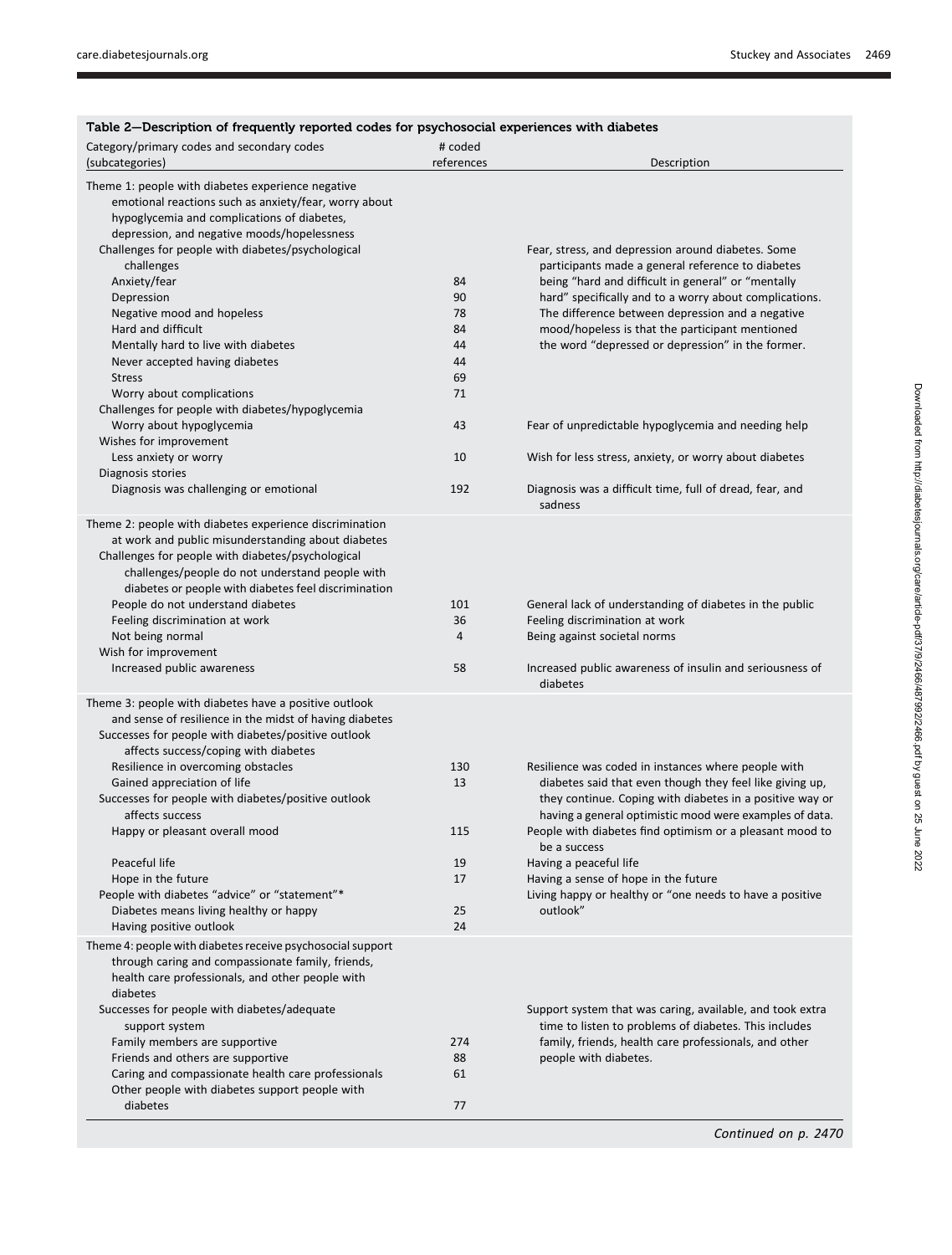| Table 2-Continued                                             |                       |                                               |
|---------------------------------------------------------------|-----------------------|-----------------------------------------------|
| Category/primary codes and secondary codes<br>(subcategories) | # coded<br>references | Description                                   |
| Wishes<br>Support or education about diabetes                 | 147                   | People wished for more support about diabetes |
| Total<br>27 secondary codes                                   | 1,998                 |                                               |

\*The difference between "advice" or "statement" and the other categories is that the statement could not be directly attributed to a challenge, wish, or success because the quote was given in broad terms (i.e., "I think people with diabetes should be happy and try to have a positive outlook" or "It is important to avoid complications." This could not be directly attributed to a success because we cannot be certain that it was a success for the person, a wish, or simply advice.

being down in the dumps, having low moods or the blues, and feeling sad. One said, "When everything is going well, I am well and so is the diabetes. On the other hand, however, whenever I have a bout of the blues, or my morale is low, it goes out of whack and the diabetes is like a yo-yo." Another said, "During the process of dealing with diabetes, sometimes I worry and get so depressed that it's hard to eat."

Some stated that they were sad for no reason and mentioned negative emotions together in the same response, such as worry, weakening, anxiety or helplessness, and depression. One woman asked, "How can I not be depressed?" while another hoped to conquer the depression that "buries me more every day in a bottomless well." Many worked to fight depression and, according to the personal account of diabetes, the disease was a burden. A 39-year-old woman with three young children and T1D did not know what to do when she had a partial amputation of the foot and said, "I would rather be dead, to be honest."

Some people with diabetes stated that diabetes was a "hard or difficult disease" or "mentally hard to live with." Aggressive words, such as fighting, overcoming, daily struggling, and battling the disease, were used. One man with T2D said, "The challenges are daily. You have to deprive yourself of a lot of good things. It is very hard at the beginning. You have to be mentally strong."

Diabetes is tiring for some people, especially the aging population who have been ill their entire lives, and exhausting for others, who say, "This disease tortures me." A middle-aged woman who struggled with T2D said, "Now I wish that once my children settle down that God should take me back."

A "challenging or emotional diagnosis" was often mentioned as having a

significant impact on the ability to cope with diabetes. Emotional words included shock, surprise, "fall apart," traumatic time, scared, nervous, stunned, frozen, and depressed. People with diabetes reported going to the doctor or hospital for one problem and then leaving with an unexpected diagnosis of diabetes. This was a surprise for one man who told about his experience: "After corrective broken neck surgery . . . the nurse said, 'So, you're the guy with diabetes?' That is the true story of how I found out I had type 2 diabetes in November of 2008. I said, 'I do?'"

Along with this initial shock/surprise, a sense of depression followed with a low confidence level to fight diabetes or a heavy weight on the mind. A man with T1D cried when he told his family about the diagnosis and was "almost inconsolable." The diagnosis for a man with T2D was likewise emotional, as he said it felt like his "world is ending and you are going to die." Another said it was a "slap in the face."

People with diabetes reported that having diabetes-caused "stress" and a stressful event, ranging from the effect of college exams to the death of a spouse, made dealing with diabetes more difficult. Not all people "accepted having diabetes;" one woman with T2D just pushed it aside and said, "[I] did not want to believe I am diabetic." Others said they did not want to know or found it difficult to accept because they did not feel sick. Regardless of the type of diabetes, the negative impact was felt at diagnosis and in the daily experiences of living with diabetes.

## Theme 2: People With Diabetes Experience Discrimination at Work and Public Misunderstanding About Diabetes

Some negative emotions were a result of external social factors as summarized in two primary codes: "people don't understand diabetes" and "feeling discrimination at work." Some people with diabetes felt uncomfortable giving injections in public and were ashamed to be caught injecting as if a "drug user." One woman explained that she did not take insulin in front of her boyfriend's parents because diabetes was viewed as a defect, which was unacceptable. At times, the discrimination was blatant, such as a man with T1D who said, "People make fun of me, not being able to do everything I would wish" or a woman who met with discrimination when others believed diabetes was contagious. Some felt socially isolated because of diabetes and wanted to live like other people without treatments or restrictions and eating the same foods as family members. Others felt shame as a result: "My mother has always been ashamed to tell the people who are close to us that I was diabetic. I, instead, try to avoid telling people because I do not want other people to consider me invalidated by this disease because I live and I want to continue living a normal life."

The lack of understanding can lead to others telling people with diabetes what to eat or do and others "knowing best" or lecturing them about how they "eat too much sugar." People with diabetes felt criticized or lectured when they felt it was uneducated people who blamed their disease on personal shortcomings. People with diabetes believed there was a stigma about their being lazy or not wanting to eat well. One man with T2D said, "My children don't understand. I lie and tell them it is arthritis." A woman with T1D said, "There doesn't seem to be an understanding on the differences between type 1 and type 2. I try to use these moments to teach them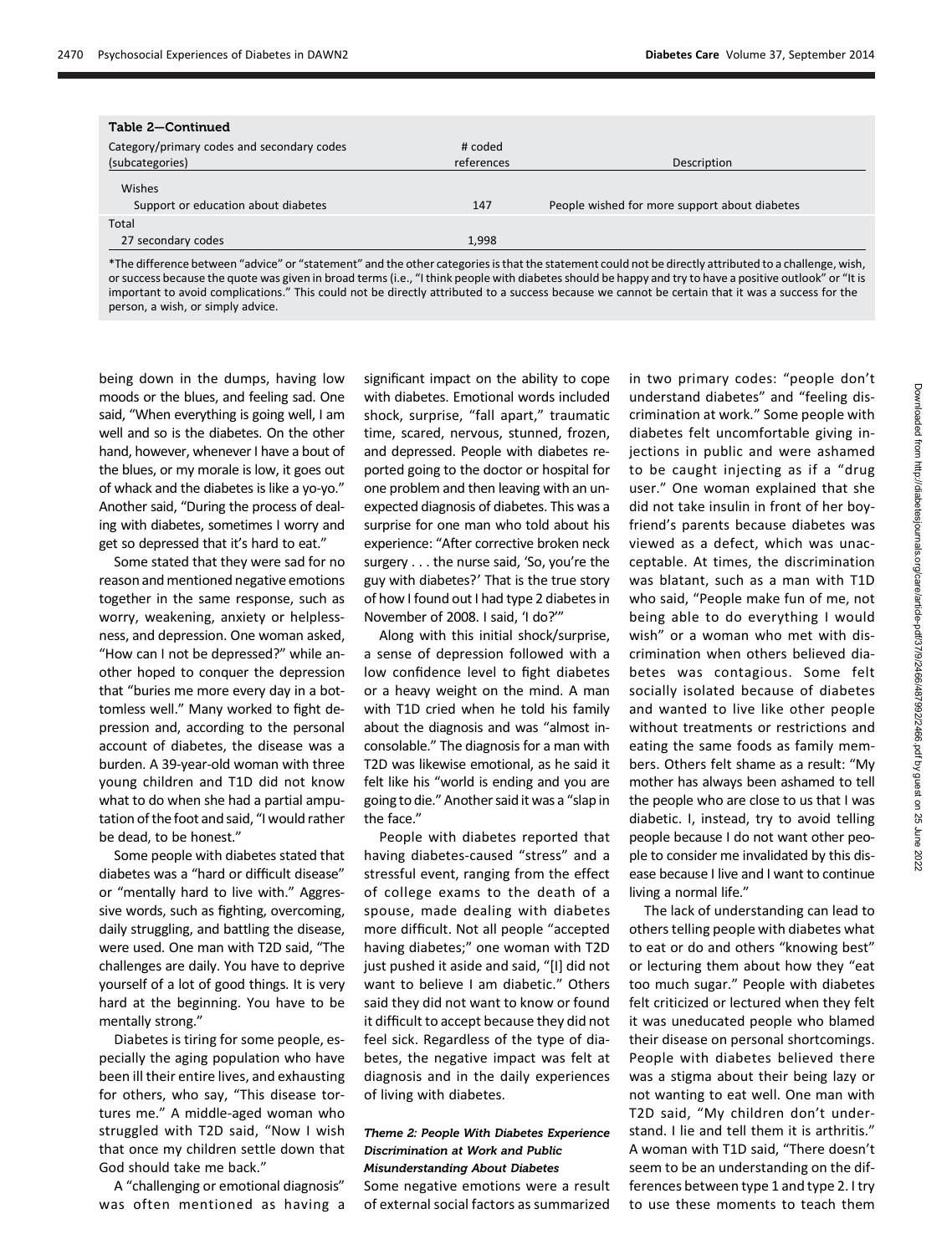about how their comments are misinformed and downright rude, yet I feel it falls on deaf ears."

People with diabetes commented on the embarrassment of having hypoglycemia in public, and some even reported that others assumed that they were drunk. For example, a man had a drop in blood glucose while walking with his 12-year-old son, and passers-by commented on how shameful it was to be drunk in the presence of a child. One man was told that he cost too much to the government.

One further psychosocial challenge was "discrimination related to work." Some people with diabetes were not able to take jobs that required shift work or were required to leave their jobs because of erratic scheduling. One man was given a less stressful but less interesting job because of his diabetes. Others experienced blatant discrimination when looking for, or holding, a job. For example, a man was out of work for 6 months because the physician told him he could not work owing to uncontrolled diabetes and high triglycerides. Even though he was considered disabled, he was fired for an inability to perform. When one man told his employer about having diabetes, after previously having hidden taking his medications, he was fired. Another man indicated that people with diabetes want to work but not all employers are favorably disposed: "When I went to get a job, I was not hired as soon as they found out about my illness. They said that hiring an employee with the disease is not economically justifiable, as it leads to frequent medical leaves."

These experiences of discrimination are set against the "wish for improvement for increased public awareness" to bring an understanding of the seriousness of diabetes and more compassion for people with diabetes. One man said, "I want to have the media widely publicize insulin injections in the society," and others mentioned that increased knowledge about diabetes may reduce prejudice against people with diabetes.

## Adaptive Ways of Coping With Diabetes From a Psychosocial Perspective

DAWN2 is unique in that it also examined the positive aspects (or "successes")

of living with diabetes. Two themes reflecting adaptive psychosocial aspects were that many people with diabetes had 1) a positive outlook and sense of resilience in the midst of having diabetes and 2) psychosocial support through caring and compassionate family, friends, health care professionals, and other people with diabetes.

## Theme 3: People With Diabetes Have a Positive Outlook and Sense of Resilience in the Midst of Having Diabetes

A positive outlook refers to participants having a generally "happy or pleasant overall mood." People with diabetes often reported that being positive helped them maintain their health, such as one who stated that "having a positive attitude is one-half toward healthiness." Others said that controlling attitude and maintaining optimism made a difference in treatment. One man said, "We are used to having something or having had something. Don't look back, keep looking forward and not dwelling on what you have or have had. You will only short change yourself and those around you." One woman with acute symptoms of hypoglycemia said that the experience did not "diminish my store of optimism."

Having "resilience or overcoming obstacles with diabetes" may be tied to a positive outlook. People with diabetes expressed resilience as taking one day at a time, doing their best, accepting challenges, and "getting on with it." One man with T2D said, "I rule my diabetes, not it me. I therefore live to the fullest." Another with T2D said, "I predict that I will defeat this disease if I maintain balanced nutrition, and I do expect to defeat it. My life is better now." A woman with T1D and complications said, "I have a great family, two healthy children despite the diabetes and thus enough to be happy about.  $\ldots$  [I] will do whatever it takes to make the best of it and stay positive."

Other forms of adaptive coping were found in the following codes: "gained appreciation for life or taught a positive lesson," having a "peaceful life," or having "hope in the future." Some said they had learned to value life and simple things or made a positive change by controlling their nutrition/exercise and losing weight. One woman used generosity as a way of being happier: "I knit/ donate anonymously to charities 52 times a year just to silently say thank you for having another week of life." One man with T2D said that he thinks of diabetes as the "world's healthiest disease" if he eats reasonably and keeps his body in motion. To such people, a positive outlook on life and the circumstances of diabetes have made a significant impact on the way they view their chronic disease. People with diabetes advised other people with diabetes that "diabetes means living healthy or happy" or "having a positive outlook."

# Theme 4: People With Diabetes Receive Psychosocial Support Through Caring and Compassionate Family, Friends, Health Care Professionals, and Other People With Diabetes

People with diabetes reported that psychosocial support was helpful but receiving support with getting to appointments, meals/nutrition/cooking, and general help was also beneficial. "Family members are supportive" was the most frequently coded way of receiving support and providing relief from the burden of diabetes, with "friends and others are supportive" second. A woman said that her blood glucose became well controlled through the help of family and friends, and "I've been much more relaxed." Another woman received support from her husband for her T2D and said it is a "we" disease, i.e., "if we treat this disease properly, we can get rid of this." Some people with diabetes stated that they had become closer to their partner and family because of their diabetes and cared for each other more. A woman with T2D stated, "They told me that the whole family is diabetic and that we were all going to take care of ourselves and eat well, go for walks, exercise. Everything was to encourage me."

Another element considered helpful in coping with diabetes was "caring or compassionate healthcare professionals" who took the time to address psychosocial experiences. One woman commented on the compassionate way a nurse went the "extra mile to get me help with emotional, mental, diet, and fitness aspects of my disease." Upon diagnosis, a woman with T2D said she was scared because of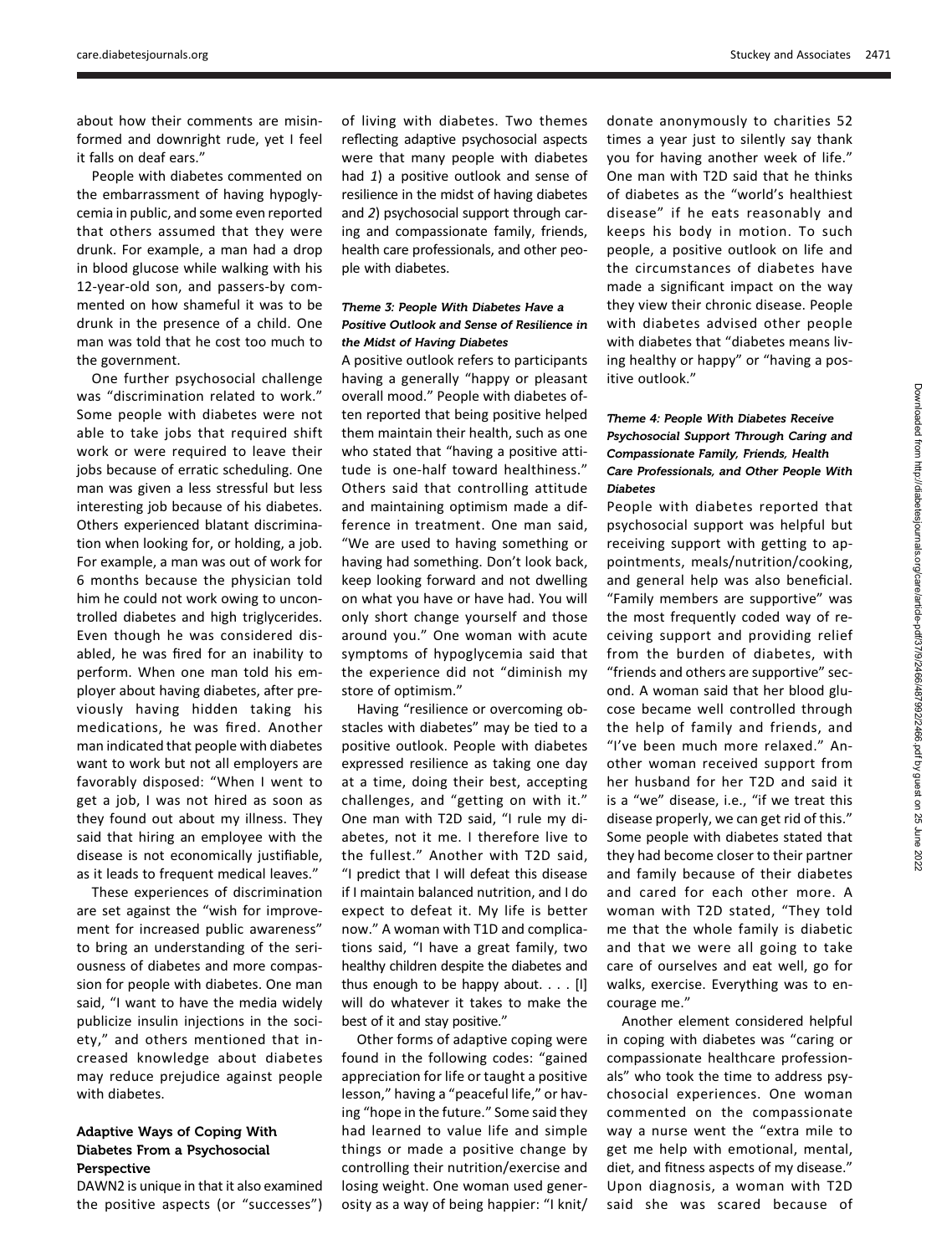complications, but her doctor consoled her. Some said their providers viewed them holistically, but only a few mentioned having psychologists for emotional support. One woman with T1D looked to her endocrinologist for emotional support about depression because "there is no escape or vacation [from diabetes]."

"Other people with diabetes support people with diabetes" is an example of inspiration, such as a man with T2D taking insulin who said he is not scared of diabetes but takes his medication, goes for morning and evening walks, and eats a nutritional diet. He said, "The elder people in the neighborhood also get inspired and stay happy after seeing me. We all explain to the others that we should not be scared of this; rather, we must fight it." One man with a friend with diabetes said they provided support to each other by talking about how "life is beautiful as it is."

## **CONCLUSIONS**

This is the largest qualitative study of the personal accounts of adults with diabetes relating to living with the disease. We have described the difficulties experienced at diagnosis and over the course of the disease and the discrimination and misunderstanding that they experience. The DAWN literature noted the psychological aspects of having limited functional capacity, such as work-related functions (23), but evidence of discrimination was not reported. DAWN2 reported that one out of five people has experienced discrimination due to their diabetes (24). The qualitative findings add context for explaining how and under what circumstances people with diabetes experienced discrimination. We have also described adaptive ways of coping with diabetes in DAWN2 and their importance in the psychosocial experiences of diabetes. Qualitative data collection allowed for investigation of topics that were not established prior to the survey but were salient to the respondent, such as "turning points."

In this study, emphasis was placed on the psychosocial experiences of people with diabetes, as diabetes affects not only the body but also the psyche and spirit (25–28). The novelty of this study is that it investigated not only negative

emotions such as fear, shame, and sadness but also adaptive means of coping with diabetes, such as having a positive attitude and receiving psychosocial support from others. These results add to other studies about coping with diabetes and positive emotional health (17,28,29). The negative experiences of diabetes related to fear, depression, and worry about hypoglycemia and complications are not new (3,14,30,31). This study, however, focuses on the personal accounts for these emotions based on the perspective of the person with diabetes in the largest and most heterogeneous sample available. The concern with discrimination in society and at work was emergent in the qualitative data and has been identified as prevalent in all countries participating in DAWN2 (24).

Some limitations were that the coding was conducted on English translations rather than coding the native language text and the use of written short answers in qualitative research. The answers do not allow for probing of participants' responses or for ensuring participants' full comprehension or explanation of questions. Participants were interviewed via the Internet, telephone, or in person for diversity in methods (i.e., to avoid bias in selecting only those who had Internet access), and it is likely the results varied using these varied techniques. However, strengths include the large sample size, participant heterogeneity, the multinational sample, and the rigorous coding process.

The emotional, psychological, and social experiences that emerged from the personal accounts may help people who live with or care for people with diabetes (and society) to understand and recognize the importance of psychosocial issues for people with diabetes (30,31). Personal accounts of the psychosocial aspects of diabetes can help to increase understanding of the meaning of diabetes for health care professionals in caring for the whole person (32–35). These accounts suggest the importance of taking into account key insights related to 1) the need to better inform and support people with diabetes and those around them about hypoglycemia, 2) the importance for health care professionals to improve their communication

regarding the diagnosis of diabetes by taking into account that people with diabetes still remember that day with anxiety and fear (the positive/negative quality of that experience can strongly affect the way people live with diabetes), 3) the positive effects on diabetic individuals' quality of life as a result of sharing emotions related to their condition, and 4) the value of increasing public knowledge and awareness about diabetes to reduce prejudice and improve diabetic individuals' quality of life. Areas for future research are to investigate discrimination in diabetes specifically. In a subsequent study, we hope to merge qualitative and quantitative DAWN2 data on this topic with an analysis of the policies of the different countries. Other research could include an expansion of the "turning points" data or exploration of the factors that promote positive attitudes and resilience in people with diabetes.

This article examines the perceptions of adults with diabetes regarding the psychosocial challenges, successes, wishes, and needs for improvement in living with diabetes. The participants' accounts increase our understanding of how people are emotionally, psychologically, and socially affected by diabetes and the support needed from health care professionals, family members, and society to enhance their experience of living with diabetes.

Acknowledgments. The authors express gratitude to the study participants, whose willingness to share their experiences is appreciated. The authors acknowledge the significant contributions to the manuscript from the coders (Jean Reading and Michael Mitchell, master's level students in the Applied Psychological Program at the Pennsylvania State University), including assistance with the preparation of [Supplementary Table 1](http://care.diabetesjournals.org/lookup/suppl/doi:10.2337/dc13-2536/-/DC1) (Jean Reading), and members of the DAWN2 Study Group who commented on earlier drafts of the manuscript (Andrejz Kokoszka, Antonio Nicolucci, Hitoshi Ishii, Alexander Mayorov, Rachid Malek, and Sanjay Kalra). The authors are indebted to the numerous international and national experts and patient advocates who contributed to the design of the DAWN2 study as well as Anna Ginovker and her team at Harris Interactive for directing the global fieldwork and those who did the interviewing and translation.

Duality of Interest. Novo Nordisk funded the DAWN2 study. H.L.S. received funding from Novo Nordisk for her role in developing the coding scheme and training/supervising the coders. C.B.M.-J.'s salary is paid by Novo Nordisk A/S. G.R. has received travel reimbursement from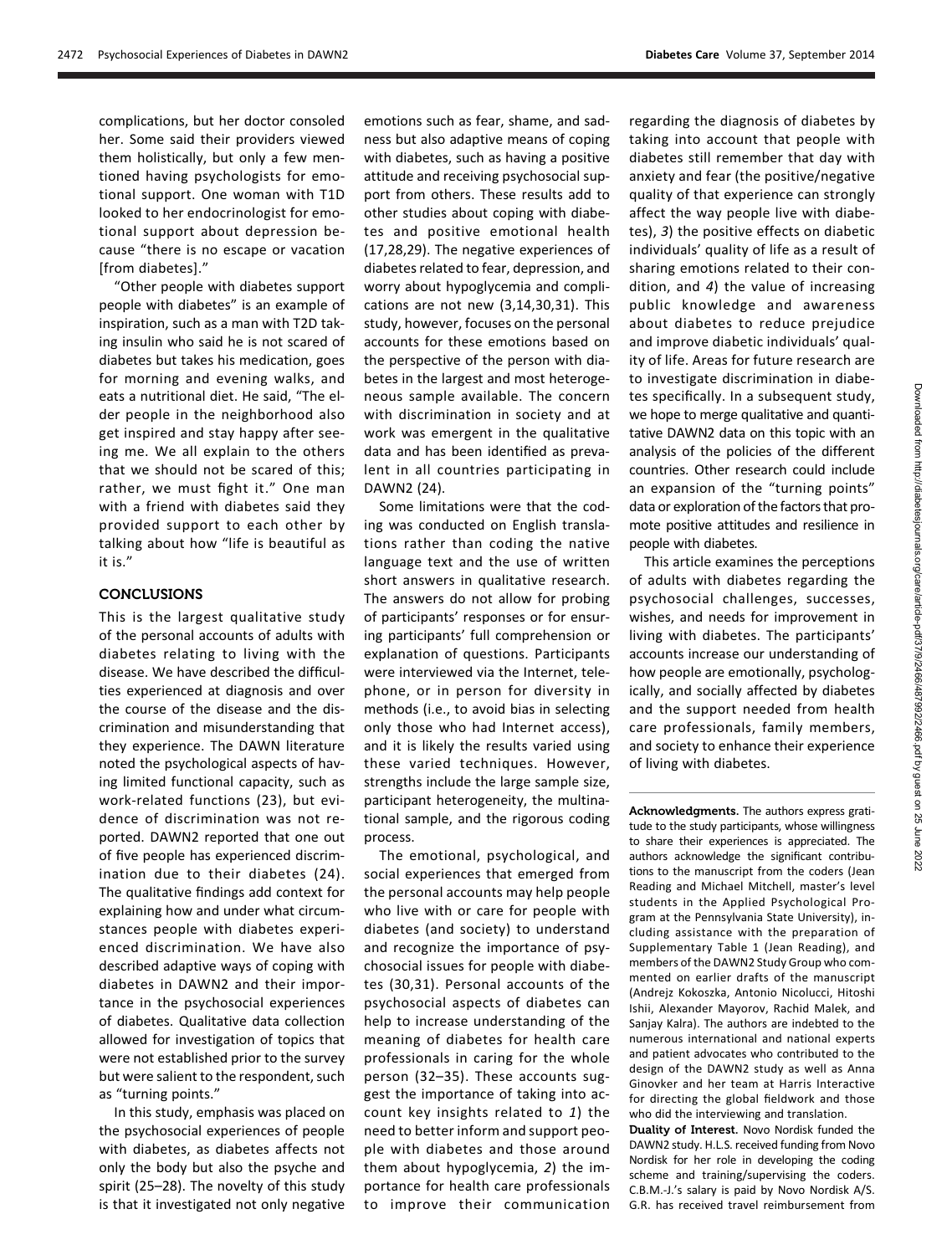[care.diabetesjournals.org](http://care.diabetesjournals.org) Stuckey and Associates 2473

Novo Nordisk to attend the International DAWN2 Publication Planning Committee meetings; received speaking fees from Novo Nordisk, Eli Lilly, Sanofi, Merck Serono, Novartis, Bristol-Myers Squibb, Janssen, Abbott, LifeScan, Roche Diagnostics, Bayer Diagnostics, and Dexcom; and acted as an advisory board member for LifeScan. K.K.B. has received travel reimbursement from Novo Nordisk to attend the International DAWN2 Publication Planning Committee meetings. M.V. has research funding from AbbVie and Pfizer and receives speaking fees from Novo Nordisk, AbbVie, Sanofi, BD, Merck, and Bayer. J.W. has acted as an advisory board member for Eli Lilly, Bristol-Myers Squibb, AstraZeneca, and Novo Nordisk. I.W. is employed by Steno Diabetes Center A/S, a research hospital working in the Danish National Health Service and owned by Novo Nordisk A/S. S.E.S. is an employee of Novo Nordisk A/S. M.P. has recently received research grants and/or consulting fees from Bristol-Myers Squibb-Amylin, Eli Lilly, Novo Nordisk, Roche-Genentech, and Tethys; has received speaking honoraria from Novo Nordisk; has participated in advisory panels for Novo Nordisk and Roche; and has received financial support from Novo Nordisk for his participation as principal investigator for the DAWN2 study. No other potential conflicts of interest relevant to this article were reported.

Author Contributions. H.L.S. and C.B.M.-J. planned the structure and content of the manuscript, prepared the initial draft, prepared Supplementary Table 1, approved the manuscript plan, reviewed and edited versions of the manuscript, and approved the final draft. M.P. planned the structure and content of the manuscript, prepared the initial draft, approved the manuscript plan, reviewed and edited versions of the manuscript, and approved the final draft. G.R. contributed to the discussion, approved the manuscript plan, reviewed and edited versions of the manuscript, and approved the final draft. K.K.B., N.P., M.V., J.W., I.W., and S.E.S. approved the manuscript plan, reviewed and edited versions of the manuscript, and approved the final draft. H.L.S. is the guarantor of this work and, as such, had full access to all the data in the study and takes responsibility for the integrity of the data and the accuracy of the data analysis.

Prior Presentation. Parts of this study were presented in abstract form at the 73rd Scientific Sessions of the American Diabetes Association, Chicago, IL, 21–25 June 2013.

### **Appendix**

The DAWN2 Study Group consists of a national lead investigator from each country and members of the international DAWN2 Publication Planning Committee as well as Novo Nordisk: Rachid Malek, Algeria; Johan Wens, Belgium; João Eduardo Salles, Brazil; Katharina Kovacs Burns and Michael Vallis, Canada; Xiaohui Guo, China; Ingrid Willaing, Denmark; Søren Eik Skovlund and Christine Mullan-Jensen, Novo Nordisk, Denmark: Gérard Reach, France: Norbert Hermanns and Bernd Kulzer, Germany; Sanjay Kalra, India; Antonio Nicolucci and Marco Comaschi, Italy; Hitoshi Ishii, Japan; Miguel Escalante, Mexico; Frans Pouwer, the Netherlands; Andrzej Kokoszka, Poland; Alexander Mayorov, Russia; Edelmiro Menéndez

Torre, Spain; Ilhan Tarkun, Turkey; Melanie Davies, Richard Holt, Angus Forbes, and Neil Munro, U.K.; and Mark Peyrot, U.S. Mark Peyrot is the principal investigator of the DAWN2 study.

### References

1. Brands AM, Van den Berg E, Manschot SM, et al. A detailed profile of cognitive dysfunction and its relation to psychological distress in patients with type 2 diabetes mellitus. J Int Neuropsychol Soc 2007;13:288–297

2. Gask L, Macdonald W, Bower P. What is the relationship between diabetes and depression? a qualitative meta-synthesis of patient experience of co-morbidity. Chronic Illn 2011;7:239– 252

3. Porojan M, Poantă L, Fodor D. Health-related quality of life of diabetic patients. Rom J Intern Med 2009;47:409–413

4. Schunk M, Reitmeir P, Schipf S, et al. Healthrelated quality of life in subjects with and without Type 2 diabetes: pooled analysis of five population-based surveys in Germany. Diabet Med 2012;29:646–653

5. Tuncay T, Musabak I, Gok DE, Kutlu M. The relationship between anxiety, coping strategies and characteristics of patients with diabetes. Health Qual Life Outcomes 2008;6:79

6. Polonsky WH. Emotional and quality-of-life aspects of diabetes management. Curr Diab Rep 2002;2:153–159

7. Fisher EB, Chan JCN, Nan H, Sartorius N, Oldenburg B. Co-occurrence of diabetes and depression: conceptual considerations for an emerging global health challenge. J Affect Disord 2012;142(Suppl.):S56–S66

8. Fisher L, Glasgow RE, Strycker LA. The relationship between diabetes distress and clinical depression with glycemic control among patients with type 2 diabetes. Diabetes Care 2010;33:1034–1036

9. Gonzalez JS, Peyrot M, McCarl LA, et al. Depression and diabetes treatment nonadherence: a meta-analysis. Diabetes Care 2008;31: 2398–2403

10. Mosnier-Pudar H, Hochberg G, Eschwege E, et al. How do patients with type 2 diabetes perceive their disease? Insights from the French DIABASIS survey. Diabetes Metab 2009;35: 220–227

11. Assal JP, Gfeller R, Kreinhofer M. Stades de l'acceptation du diabbete. Leur interférence avec le traitement, leur influence sur l'attitude de l'équipe soignante. Journ Annu Diabetol Hotel Dieu 1981;223–235 [in French]

12. Ando M, Ando S, Takeuchi T. Preliminary study of psychological factors affecting clinic attendance and glycemic control of Japanese patients with type 2 diabetes mellitus. Psychol Rep 2005;96:129–132

13. Chen SM, Creedy D, Lin HS, Wollin J. Effects of motivational interviewing intervention on self-management, psychological and glycemic outcomes in type 2 diabetes: a randomized controlled trial. Int J Nurs Stud 2012;49:637– 644

14. Fortmann AL, Gallo LC, Philis-Tsimikas A. Glycemic control among Latinos with type 2 diabetes: the role of social-environmental support resources. Health Psychol 2011;30:251– 258

15. Sultan S, Hartemann-Heurtier A, Grimaldi A. Comprendre les patients pour promouvoir l'autorégulation dans le diabète de type 2: vivre avec une maladie évolutive qui commence avant son début. Diabetes Metab 2003:29: S21–S30 [in French]

16. Weinger K, Beverly EA, Lee Y, Sitnokov L, Ganda OP, Caballero AE. The effect of a structured behavioral intervention on poorly controlled diabetes: a randomized controlled trial. Arch Intern Med 2011;171:1990–1999

17. Robertson SM, Stanley MA, Cully JA, Naik AD. Positive emotional health and diabetes care: concepts, measurement, and clinical implications. Psychosomatics 2012;53:1–12

18. Peyrot M, Rubin RR, Siminerio LM. Physician and nurse use of psychosocial strategies in diabetes care: results of the cross-national Diabetes Attitudes, Wishes and Needs (DAWN) study. Diabetes Care 2006;29:1256–1262

19. Peyrot M, Rubin RR, Lauritzen T, Snoek FJ, Matthews DR, Skovlund SE. Psychosocial problems and barriers to improved diabetes management: results of the Cross-National Diabetes Attitudes, Wishes and Needs (DAWN) Study. Diabet Med 2005;22:1379– 1385

20. Peyrot M, Burns KK, Davies M, et al. Diabetes Attitudes Wishes and Needs 2 (DAWN2): a multinational, multi-stakeholder study of psychosocial issues in diabetes and person-centred diabetes care. Diabetes Res Clin Pract 2013;99: 174–184

21. Landis JR, Koch GG. The measurement of observer agreement for categorical data. Biometrics 1977;33:159–174

22. Braun V, Clarke V. Using thematic analysis in psychology. Qual Res Psychol 2006;3:77–101 23. Rubin RR, Peyrot M, Siminerio LM. Health care and patient-reported outcomes: results of the cross-national Diabetes Attitudes, Wishes and Needs (DAWN) study. Diabetes Care 2006; 29:1249–1255

24. Nicolucci A, Kovacs Burns K, Holt RI, et al.; DAWN2 Study Group. Diabetes Attitudes, Wishes and Needs second study (DAWN2<sup>TM</sup>): cross-national benchmarking of diabetes-related psychosocial outcomes for people with diabetes. Diabet Med 2013;30: 767–777

25. Mirzaei M, Aspin C, Essue B, et al. A patientcentred approach to health service delivery: improving health outcomes for people with chronic illness. BMC Health Serv Res 2013;13: 251

26. Egede LE, Dismuke CE. Serious psychological distress and diabetes: a review of the literature. Curr Psychiatry Rep 2012;14:15–22

27. Shubrook JH Jr, Johnson AW. An osteopathic approach to type 2 diabetes mellitus. J Am Osteopath Assoc 2011;111:531–537

28. Karlsen B, Oftedal B, Bru E. The relationship between clinical indicators, coping styles, perceived support and diabetes-related distress among adults with type 2 diabetes. J Adv Nurs 2012;68:391–401

29. Leventhal H, Falconer L, Diefenbach M, et al. From compliance to social-self-regulation: models of the compliance process. In Treatment Compliance and the Therapeutic Alliance. Blackwell B, Ed. Amsterdam, Harwood Academic Publishers, 1997, p. 21–26